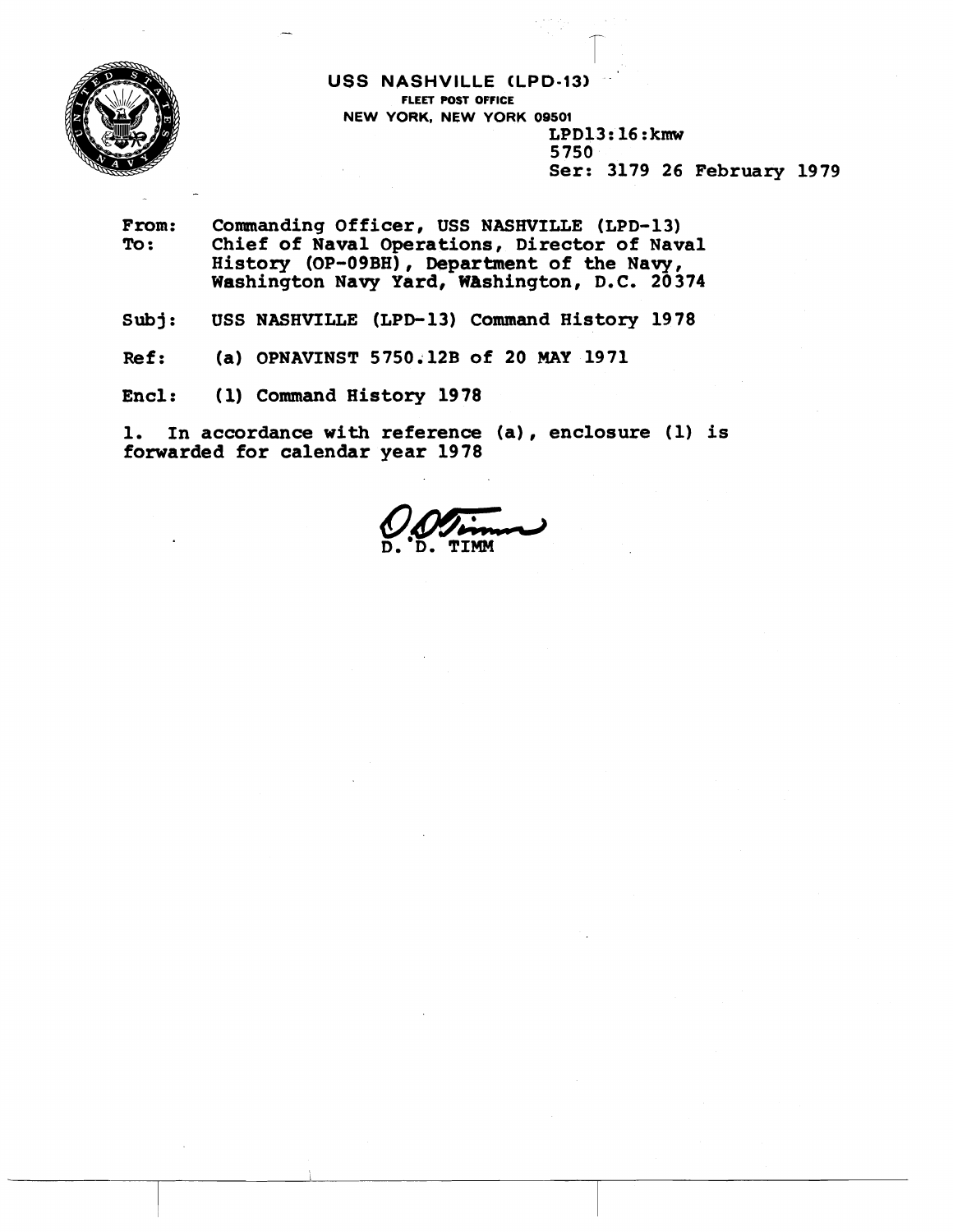# USS NASHVILLE COMMAND HISTORY 1978

#### 1. - COMMAND ORGANIZATION

a. USS NASHVILLE (LPD-13) remained in Amphibious Squadron Two, commanded by Captain Alden B. Anderson, USN throughout 19 78.

b. The Commanding Officer of USS NASHVILLE from 1 January until **2** September 1978 was Captain Herbert B. Dowse Jr., USN. Captain Dowse was relieved by Captain Dwight D. Timm, USN on 2 September. Captain Timm remained the Commanding Officer through 31 December 1978.

# **2.** SUMMARY OF OPERATIONS

| a. Chronology            |                 |                                                           |
|--------------------------|-----------------|-----------------------------------------------------------|
| $1 - 18$                 | January         | Inport NAB Little Creek, Virginia                         |
| $18 - 20$                | January         | Virginia Capes                                            |
| 21 January - 21 February |                 | Inport NAB Little Creek, Virginia                         |
| $21 - 23$                |                 | February Ammunition Offload NWS Yorktown, Va.             |
| $23 - 24$                | <b>February</b> | Feel Offload Craney Island, Va.                           |
| $24 - 28$                | February        | Inport NOB Norfolk, Va.                                   |
| 28                       | February        | Underway Virginia Capes, returned<br>same day             |
| 28 February - 8 March    |                 | Inport NOB Norfolk, Va.                                   |
| 8 March $ -$ -15 May     |                 | Inport Berkley, Norfolk, Va.                              |
| 15 May                   |                 | Underway for Sea Trails; Returned<br>to Newport News, Va. |
| 15 May                   | 31 December     | Inport Newport News, Va.                                  |

# b. Narrative

The new year was observed pierside, at the Naval Amphibious Base Little Creek, Virginia. Nashville stayed in port until she was called upon to take the place of another ship scheduled to participate in a training exercise at Onslow Beach, North Carolina.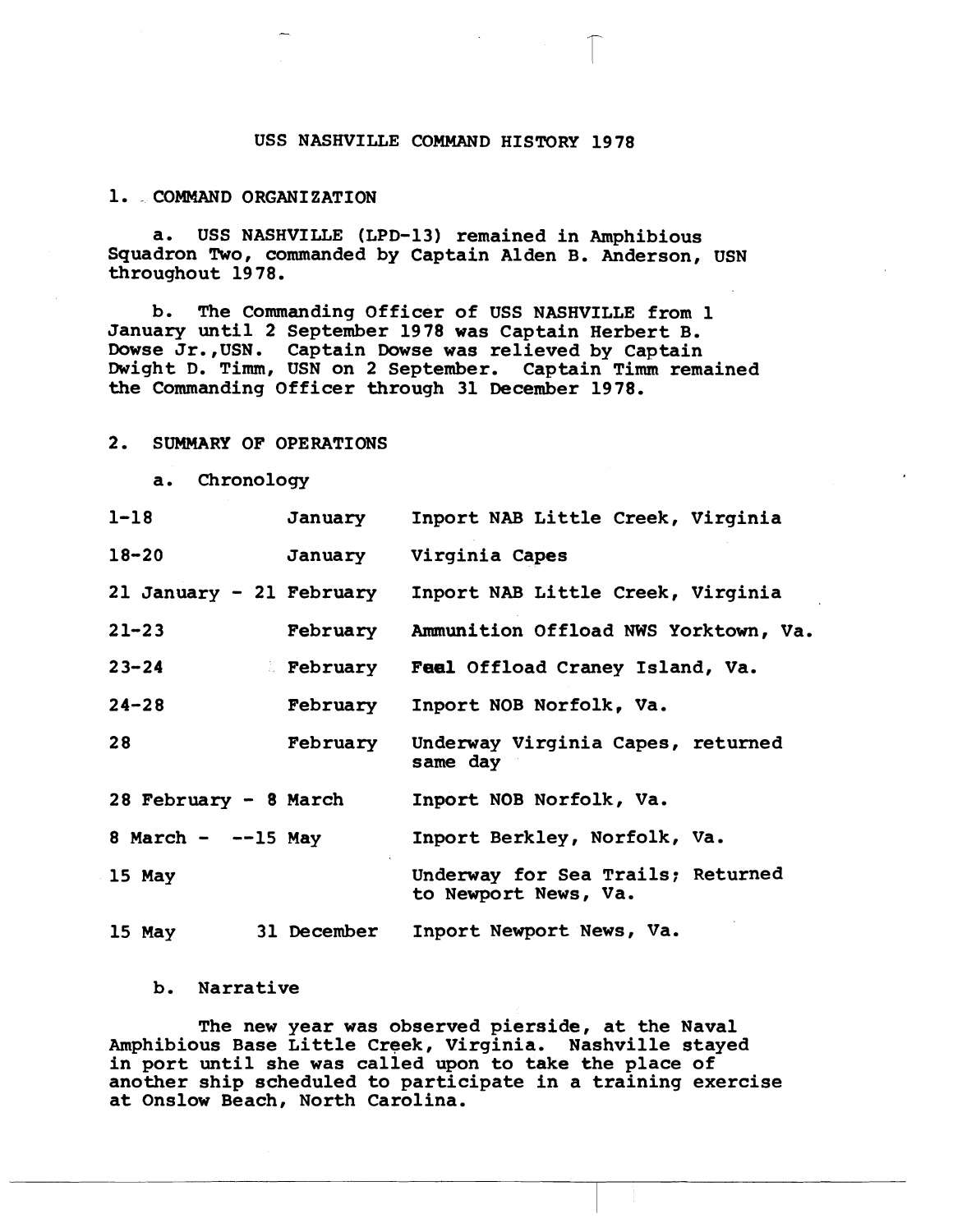# Narrative (Con't)

The Marine Detachment from Camp Lejune, slated to embark in NASHVILLE for transit to the operation area, experienced transportation difficulty and arrived late on 17 January. Onleading of troops and vehicles lasted well into the night, and NASHVILLE got underway for Onslow Beach, North Carolina at 0658 the next morning.

In transit to Onslow Beach , NASHVILLE recieved a distress call from the Greek merchant vessel TOLMIDIS and<br>left the formation to render assistance. When NASHVILLE left the formation to render assistance. arrived on the seene, the USCG cutter CHILULA was attempting to control the flooding aboard TOLMIDIS. NASHVILLE aupplied additional pumping equipment and served as a local helicopter landing and fueling platform, significantly increasing **the**  Coast Guard helicopters' "on-station" time. The rupture in TOLMIDIS' waterline was **eo** large that de-watering attempts proved to be futile, All pumping equipment and personnel were removed from TOLMIDIS to prevent further loss.

By morning on the 19th, the flooding had progressed as far as it would and TOLMIDIS was very unstable but still afloat. The Coast Guard undertook the task of towing TOLMIDIS **mT0** port, and NASHVILLE left for Moorehead City, North Carolina to debark the troops that were to have been used in the training exercise.

NASHVILLE arrived in Moorehead City, offloaded the troops and equipment and returned to NAB Little Creek on the morning of 21 January. NASHVILLE remained inport until 21 **February** when she transited to Naval Weapons Station York**town,** Va. to off-load all ammunition in preparation for her upcoming regular overhaul.

After leaving Yorktown on **23** February, NASHVILLE steamed to the fueling piers at Craney Island, Va., and commenced the removal of excess fuel, again in preparation for overhaul. Having only a minimum quantity of fuel on-<br>board, NASHVILLE departed Craney Island on 24 February. After a 45 minute passage, the ship was safely moored to pier **5** Naval Station, Norfolk, Va.

The ship rested quietly at pier 5 until **the evening**  of the 27th of February when NASHVILLE was tasked **to** get underway and recover a Coast Guard helicopter. The helicopter had crashed 45 miles off the Virginia coast while attempting to rescue a small fishing vessel in distress, earlier that day.